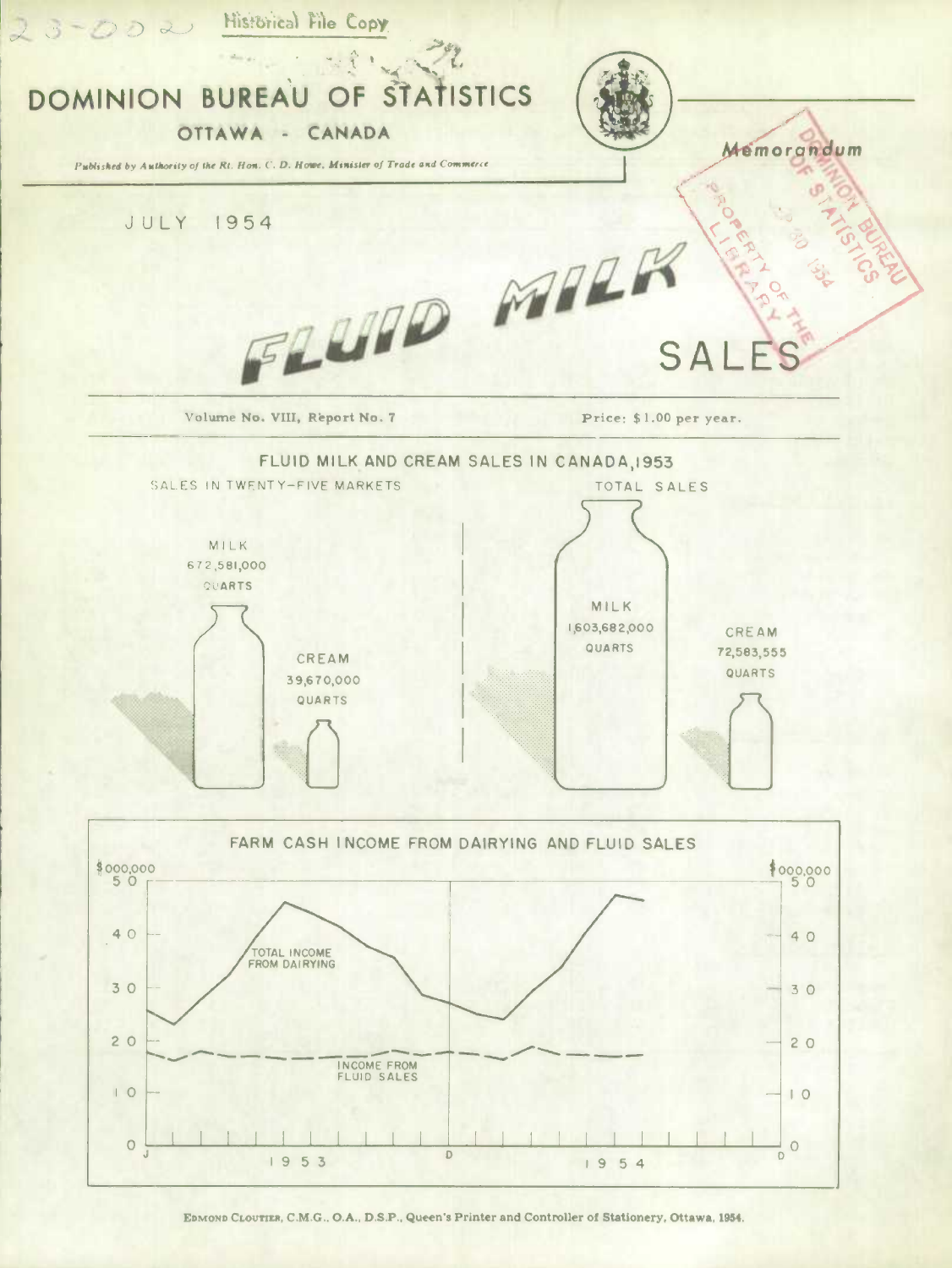Table I - Fluid Sales in Twenty-Five Markets of Canada July and January-July, 1954, with Comparisons Shown in Per Cent of 1953

|                                                                                                                                                                                        | Milk                                                                      |                                                           |                                                                                      |                                                            |                                                        | Cream                                                   |                                                              |                                                          |                                                                               |
|----------------------------------------------------------------------------------------------------------------------------------------------------------------------------------------|---------------------------------------------------------------------------|-----------------------------------------------------------|--------------------------------------------------------------------------------------|------------------------------------------------------------|--------------------------------------------------------|---------------------------------------------------------|--------------------------------------------------------------|----------------------------------------------------------|-------------------------------------------------------------------------------|
| Markets                                                                                                                                                                                | July                                                                      |                                                           | Jan.-July                                                                            |                                                            | July                                                   |                                                         | Jan.-July                                                    |                                                          | July                                                                          |
| Within Economic<br>Division<br>5.4                                                                                                                                                     | Sales<br>in<br>Quarts                                                     | $\frac{C_{f}^{f}}{10}$<br>of<br>1953                      | Sales<br>in<br>Quarts                                                                | %<br>of<br>1953                                            | Sales<br>in<br>$B \cdot F \cdot$                       | $\frac{6}{6}$<br>$\circ$ f                              | Sales<br>in<br>1953 B.F.                                     | %<br>of<br>1953                                          | Per<br>Cent<br>Fat                                                            |
| Maritime Provinces                                                                                                                                                                     | '000 Qt.                                                                  | $\frac{1}{p^2}$                                           | '000 Qt.                                                                             | %                                                          | '000 Lb.                                               | $\%$                                                    | '000 Lb.                                                     | $\frac{d}{d}$                                            | $\frac{d}{d}$                                                                 |
| Charlottetown<br>Halifax<br>Sydney<br>Saint John<br>Moncton                                                                                                                            | 221<br>1,506<br>876<br>876<br>490                                         | 104<br>112<br>100<br>104<br>109                           | 1,494<br>10,348<br>5,978<br>5,766<br>3,362                                           | 99<br>106<br>99<br>101<br>107                              | $\overline{5}$<br>29<br>14<br>14<br>9                  | 98<br>111<br>106<br>95<br>105                           | 28<br>164<br>63<br>80<br>47                                  | 98<br>107<br>103<br>99<br>101                            | 13.38<br>15.35<br>30.50<br>32.46<br>31.17                                     |
| Central Provinces<br>Montreal<br>Quebec-Levis<br>Sherbrooke<br>Three Rivers<br>Ottawa-Hull<br>Toronto<br>Hamilton<br>Windsor<br>$Ft_{\bullet}-Wm_{\bullet} - Pt_{\bullet}Ar_{\bullet}$ | 13,656<br>2,567<br>669<br>622<br>2,900<br>11,222<br>2,716<br>2,104<br>873 | 97<br>98<br>111<br>100<br>108<br>108<br>105<br>106<br>106 | 98,786<br>18,019<br>4, 539<br>4,357<br>19,887<br>81,142<br>18,815<br>13,677<br>5,948 | 100<br>99<br>111<br>103<br>105<br>106<br>105<br>103<br>104 | 311<br>38<br>12<br>10<br>51<br>207<br>31<br>25<br>12   | 101<br>97<br>140<br>94<br>115<br>98<br>104<br>95<br>114 | 2,102<br>194<br>61<br>65<br>353<br>1,613<br>244<br>187<br>76 | 98<br>92<br>114<br>105<br>105<br>102<br>102<br>99<br>114 | 17.71<br>16.49<br>22.38<br>24.98<br>19.43<br>14.90<br>18.29<br>14.13<br>20.57 |
| Prairie Provinces<br>Winnipeg<br>hegina<br>Moose Jaw<br>Saskatoon<br>Swift Cur.-York'n<br>Edmonton<br>Calgary<br>Leth.-Med. Hat<br>British Columbia                                    | 3,709<br>789<br>272<br>847<br>166<br>1,979<br>1,500<br>359                | 109<br>110<br>107<br>109<br>108<br>108<br>104<br>107      | 26,052<br>5,593<br>1,999<br>5,905<br>1,204<br>14,203<br>10,898<br>2,502              | 105<br>109<br>108<br>109<br>108<br>108<br>106<br>106       | 107<br>20<br>6<br>16<br>$\frac{1}{4}$<br>51<br>39<br>9 | 99<br>102<br>101<br>105<br>91<br>97<br>98<br>104        | 772<br>151<br>43<br>116<br>32<br>370<br>280<br>61            | 99<br>104<br>101<br>104<br>98<br>101<br>101<br>97        | 12.30<br>12.47<br>11.42<br>13.10<br>19.31<br>11.99<br>12.25<br>13,27          |
| Vancouver<br>Victoria<br>Nanaimo                                                                                                                                                       | 5,328<br>924<br>135                                                       | 105<br>102<br>96                                          | 36,190<br>6,448<br>931                                                               | 105<br>102<br>98                                           | 147<br>23<br>$\overline{2}$                            | 108<br>99<br>95                                         | 920<br>138<br>14                                             | 101<br>99<br>90                                          | 12.07<br>13.61<br>14.50                                                       |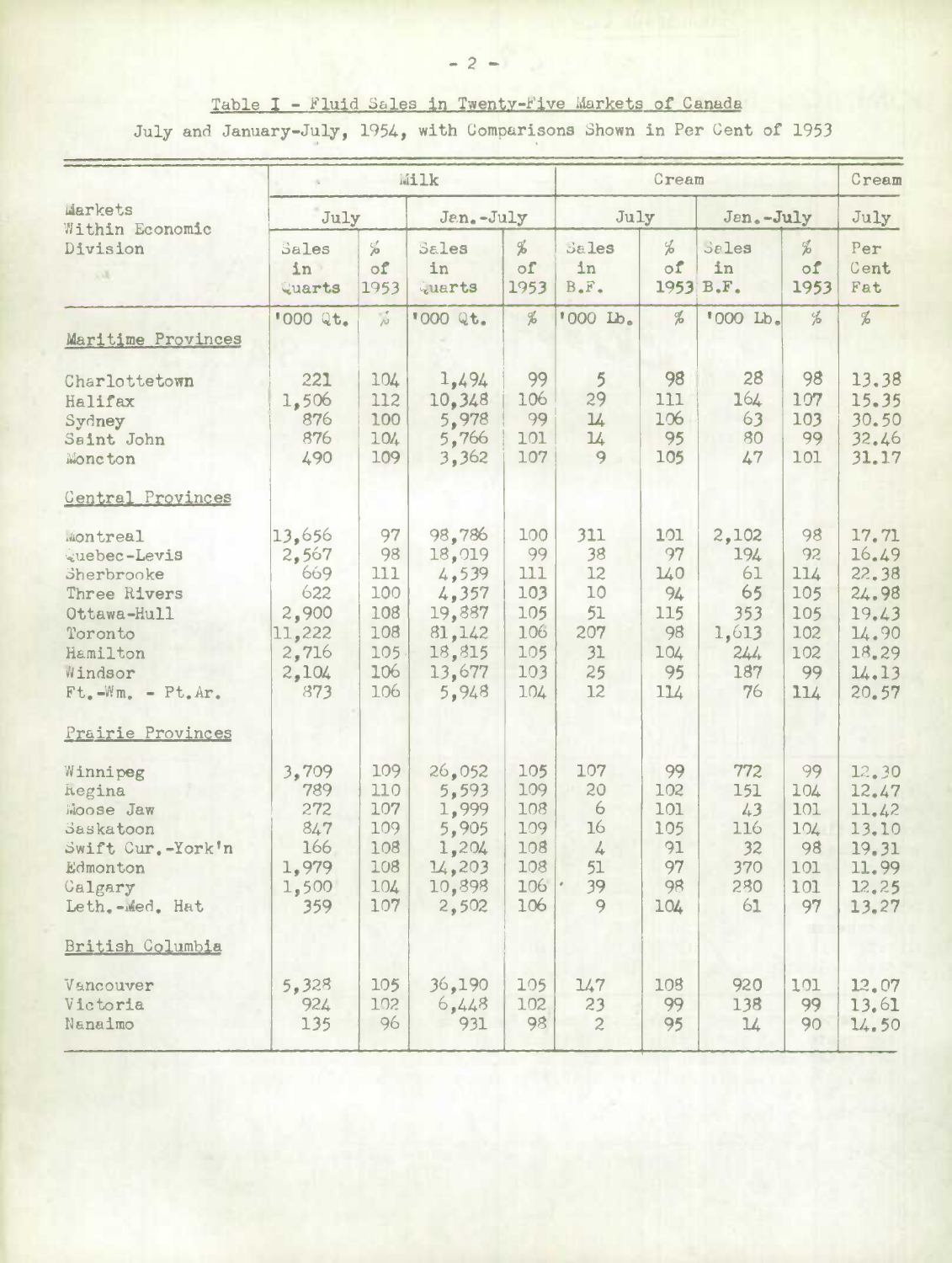## Table II - Estimated Fluid Milk and Cream Sales\*

| Canada, by Provinces, July and January-July, 1954 |  |  |  |
|---------------------------------------------------|--|--|--|
| with Comparisons shown in per cent of 1953        |  |  |  |

|                                                                                                                                                                  | (A) Fluid Milk Sales-In Quarts                                                                                 |                                                                                    |                                                                                                              |                                                                         | (B) Fluid Cream Sales-In B.F.                                                                                   |                                                                                             |                                                                                                                                        |                                                                                     |  |
|------------------------------------------------------------------------------------------------------------------------------------------------------------------|----------------------------------------------------------------------------------------------------------------|------------------------------------------------------------------------------------|--------------------------------------------------------------------------------------------------------------|-------------------------------------------------------------------------|-----------------------------------------------------------------------------------------------------------------|---------------------------------------------------------------------------------------------|----------------------------------------------------------------------------------------------------------------------------------------|-------------------------------------------------------------------------------------|--|
| Province                                                                                                                                                         | July                                                                                                           |                                                                                    | Jan.-July                                                                                                    |                                                                         | July                                                                                                            |                                                                                             | Jan.-July                                                                                                                              |                                                                                     |  |
|                                                                                                                                                                  | Sales<br>1n<br>Querts                                                                                          | $\frac{d}{d}$<br>of<br>1953                                                        | Sales<br>in<br>Quarts                                                                                        | $\frac{d}{d}$<br>of<br>1953                                             | <b>Sales</b><br>in<br>$B$ . $F$ .                                                                               | $\frac{d}{d}$<br>of<br>1953                                                                 | <b>Sales</b><br>in<br>$B$ . $F$ .                                                                                                      | $\frac{d}{d\theta}$<br>of<br>1953                                                   |  |
|                                                                                                                                                                  | 1000 Qt.                                                                                                       | $\frac{c}{10}$                                                                     | <b>『000 Qt.</b>                                                                                              | $\frac{d}{d\theta}$                                                     | '000 Lb.                                                                                                        | %                                                                                           | '000 Lb.                                                                                                                               | $\frac{1}{\rho}$                                                                    |  |
| Canada<br>Prince Edward Is.<br>Nova Scotia<br>New Brunswick<br><i><u>vuebec</u></i><br>Ontario<br>Manitoba<br><b>Saskatchewan</b><br>Alberta<br>British Columbia | 134,200<br>767<br>5,055<br>4,169<br>51,652<br>44,700<br>5,492<br>6,383<br>6,604<br>9,378                       | 103<br>99<br>106<br>105<br>100<br>106<br>109<br>108<br>105<br>103                  | 953,738 1/<br>5,238<br>33,934<br>29,255<br>363,115<br>328,156<br>$33,155$ $1/$<br>44,507<br>46,231<br>65,147 | 103<br>97<br>103<br>104<br>101<br>104<br>104<br>108<br>106<br>104       | 2,629<br>16<br>96<br>77<br>1,042<br>667<br>137<br>151<br>176<br>267                                             | 102<br>94<br>110<br>103<br>103<br>100<br>99<br>104<br>97<br>106                             | 17,385<br>85<br>480<br>423<br>6,423<br>5,080<br>998<br>949<br>1,287<br>1,660                                                           | 100<br>93<br>107<br>103<br>98<br>99<br>100<br>103<br>101<br>100                     |  |
| (C) Fluid Milk, Fluid Cream and Total Fluid Sales, Expressed in Pounds of Milk                                                                                   |                                                                                                                |                                                                                    |                                                                                                              |                                                                         |                                                                                                                 |                                                                                             |                                                                                                                                        |                                                                                     |  |
| Province                                                                                                                                                         | Wilk                                                                                                           |                                                                                    | Cream                                                                                                        |                                                                         | Fluid Sales                                                                                                     |                                                                                             |                                                                                                                                        |                                                                                     |  |
|                                                                                                                                                                  | July                                                                                                           |                                                                                    | July                                                                                                         |                                                                         | July                                                                                                            |                                                                                             | January-July                                                                                                                           |                                                                                     |  |
|                                                                                                                                                                  | Sales<br>1n<br>Lb.                                                                                             | $\frac{d}{d}$<br>of<br>1953                                                        | Sales<br>in<br>Lb.                                                                                           | $\frac{d}{d\theta}$<br>оf<br>1953                                       | Sales<br>in<br>Lb.                                                                                              | $\frac{d}{d}$<br>οf<br>1953                                                                 | Sales<br>in<br>Lb.                                                                                                                     | $\frac{c_1^4}{\rho^2}$<br>оf<br>1953                                                |  |
| Canada<br>Prince Edward Is.<br>Nova Scotia<br>New Brunswick<br>Quebec<br>Ontario<br>Manitoba<br>Saskatchewan<br>Alberta<br>British Columbia                      | '000 Lb.<br>346,237<br>1,980<br>13,043<br>10,755<br>133,263<br>115,325<br>14.169<br>16,469<br>17,038<br>24,195 | $\frac{d}{d}$<br>103<br>99<br>106<br>105<br>100<br>106<br>109<br>108<br>105<br>104 | '000 Lb.<br>75,020<br>453<br>2,603<br>1,975<br>29,760<br>19,398<br>3,863<br>4,484<br>5,010<br>7,474          | $\%$<br>102<br>94<br>110<br>103<br>103<br>100<br>99<br>104<br>97<br>106 | '000 Lb.<br>421,257<br>2,433<br>15,646<br>12,730<br>163,023<br>134,723<br>18,032<br>20,953<br>22, 048<br>31,669 | $\frac{C_1^f}{\rho^2}$<br>103<br>98<br>107<br>104<br>100<br>105<br>107<br>107<br>104<br>103 | '000 Lb.<br>$2,954,574$ $1/$<br>15,885<br>100,194<br>86,407<br>1,120,332<br>992,378<br>$126,523$ $1/$<br>142,617<br>155,749<br>214,489 | $\frac{d}{dx}$<br>103<br>97<br>104<br>104<br>101<br>104<br>104<br>107<br>105<br>103 |  |

\* Estimates are based on reports from 177 markets of Canada which represent in the aggregate 58.5 per cent of the estimated milk sales and 60.3 per cent of the estimated cream sales. The number of markets are shown as follows: P.E.I., 6; N.S., 19; N.B., 17; wue., 19; Ont., 33; Man., 12; Sask., 23; Alta., 28; B.C., 20.

1/ Revision in June sales.

5503-501  $30 - 9 - 54$ 

Issued, Thursday, September 30, 1954. 575 Copies